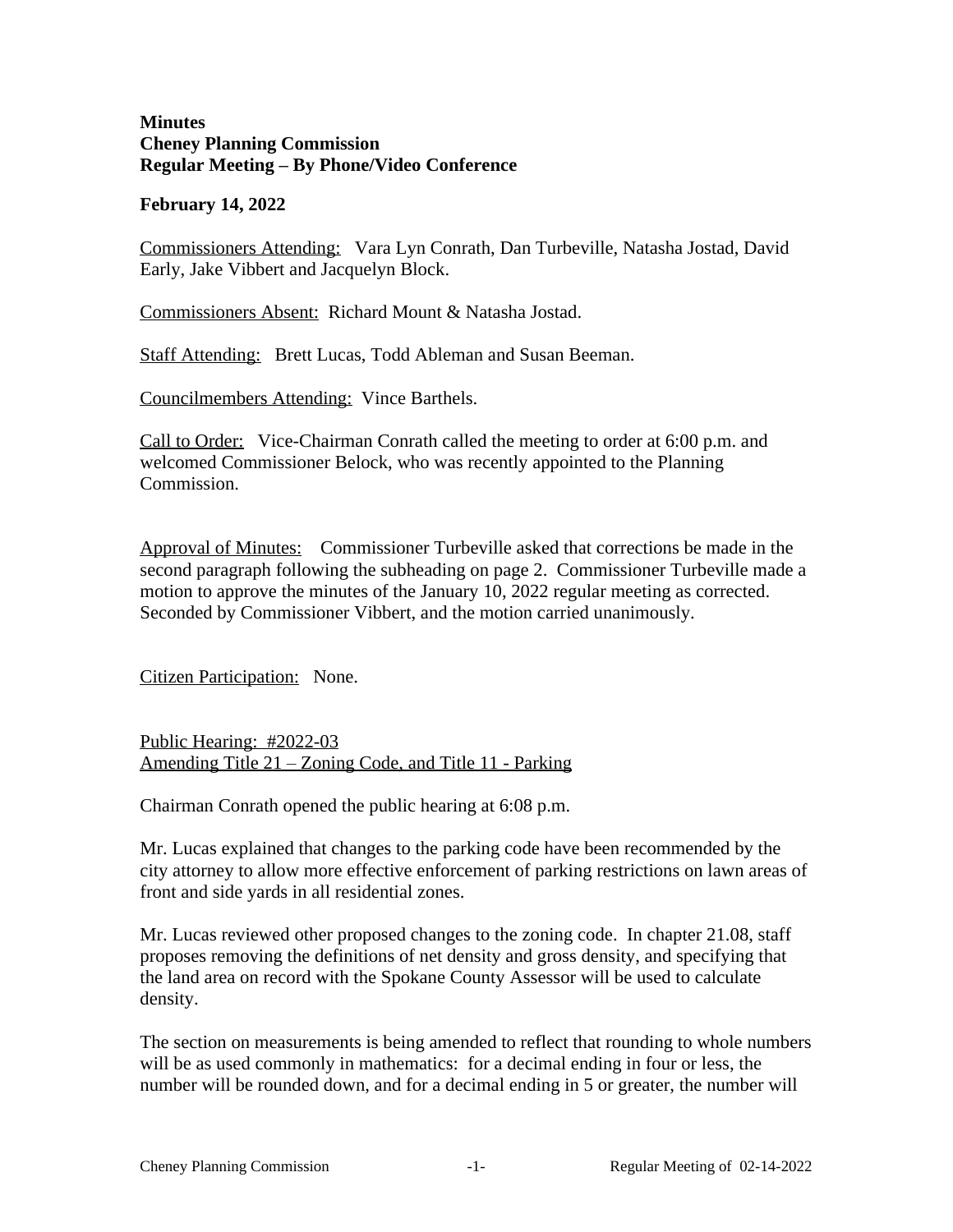be rounded to the next higher whole number. The section on calculating density has been simplified.

Mr. Lucas explained that a clarification on the use table for residential zones will allow medical centers as a conditional use. We currently have a medical clinic located in an R-3 zone, and it was constructed in 1968, before a zoning ordinance was adopted. This change would allow the existing clinic to be rebuilt or expanded under a conditional use permit.

Mr. Lucas described revisions to the section on calculating density which simplify maximum density. The commercial districts use table has been amended to show that transitional housing is a limited use in the C-2 and MX zones, in response to a state law that requires homeless services to be allowed in all zones which allow hotels. These changes bring us into compliance with state law.

The same table also has been amended to allow mixed use in a ratio of 70% residential and 30% commercial in a carefully defined area in the C-1 zone. Along portions of 2nd and 3rd Streets, residential development would be permitted outright. Mr. Lucas showed a map to illustrate which areas would be impacted by the amendment, and explained that this would be a 'quick fix' to allow a couple of projects to move forward without the time and expense of a zoning map amendment.

Mr. Lucas explained that the off-street parking section would be updated to agree with the amendments in Title 11. Parking in landscaped areas would be prohibited, except for very brief periods for loading or unloading, or for construction or maintenance activities.

An amendment to the section on shipping containers is being proposed to help businesses in the C-2 and I-1 zones who are struggling with supply chain issues. The changes would allow shipping containers less than 40' in length, in good condition, to be located at the rear of the property, not visible from the public right-of-way, for up to one year or as authorized by the Planning Department.

An amendment would allow portable shipping pods to be placed for up to 21 days on a driveway in residential zones to facilitate a move.

A further amendment in section 21.50 would allow small cell 5G wireless communication facilities to be placed on City-owned poles and electric meters by companies that are operating under an agreement or franchise with the City.

Discussion followed. Commissioner Early asked about the definition of 'impervious surface areas' in the parking sections. Mr. Lucas said that asphalt, concrete, or hardpacked gravel would be considered impervious surfaces. Commissioenr Early asked for clarification about parking being allowed in the side yard setback area, and Mr. Lucas said that he would look again at the language to be sure it is stated clearly.

Commissioner Conrath asked about a den being considered a bedroom; doesn't a bedroom have to have a closet? Mr. Lucas that this is specified because we had instances